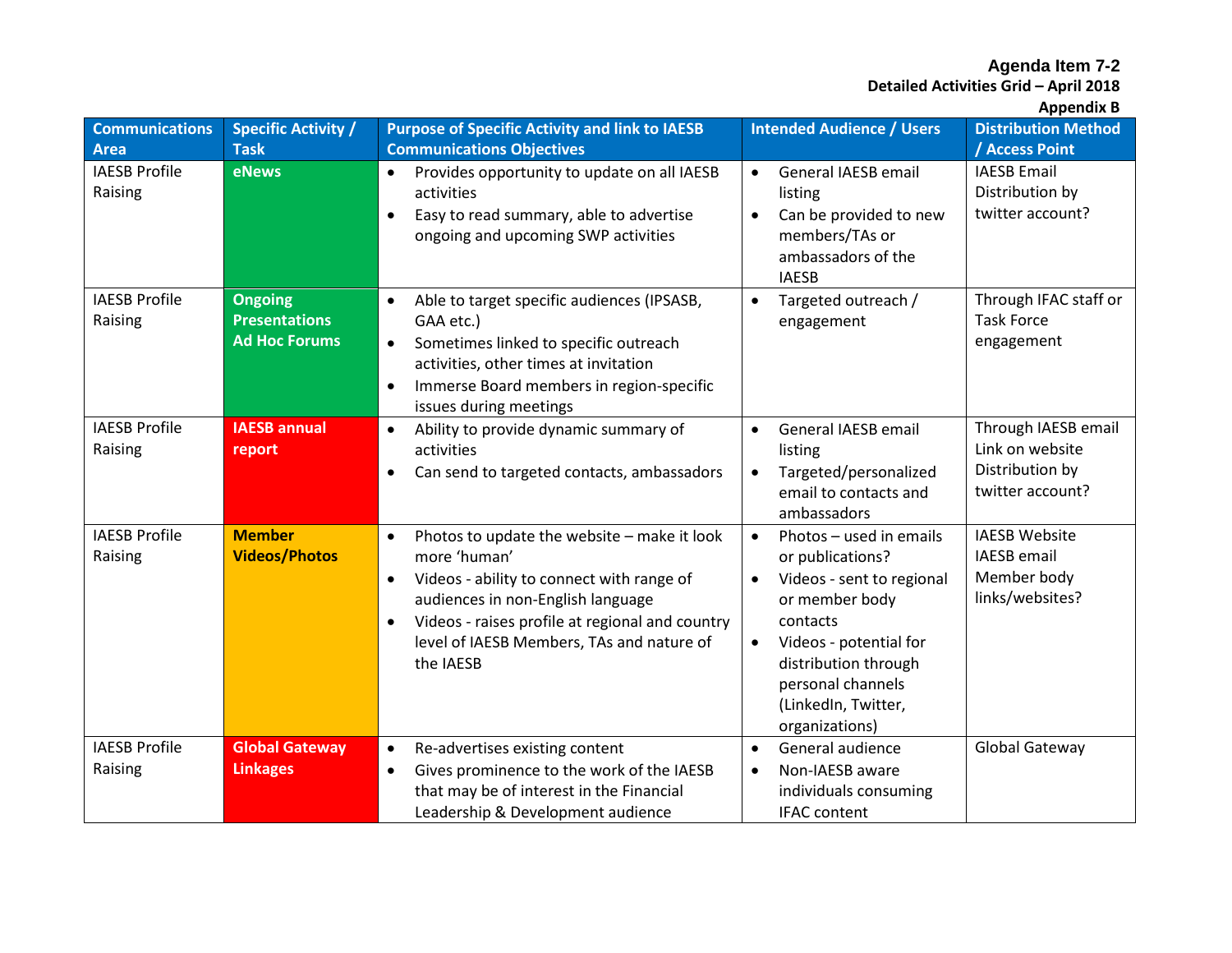**Detailed Activities Grid – April 2018**

**Appendix B**

| <b>Communications</b><br><b>Area</b> | <b>Specific Activity /</b><br><b>Task</b> | <b>Purpose of Specific Activity and link to IAESB</b><br><b>Communications Objectives</b>                                                                                                                                                                          | <b>Intended Audience / Users</b>                                        | . .<br><b>Distribution Method</b><br>/ Access Point |
|--------------------------------------|-------------------------------------------|--------------------------------------------------------------------------------------------------------------------------------------------------------------------------------------------------------------------------------------------------------------------|-------------------------------------------------------------------------|-----------------------------------------------------|
|                                      |                                           | [Content may need refinement (at the front<br>end) to make this work}                                                                                                                                                                                              |                                                                         |                                                     |
| <b>IAESB Profile</b><br>Raising      | <b>Twitter</b>                            | Ability to connect quickly rather than just via<br>$\bullet$<br>email<br>Provide regular updates on activities<br>$\bullet$<br>(anniversaries, website updates,<br>publications)<br>[would require maintenance/IFAC staff<br>$\bullet$<br>resource to manage this] | Twitter participants<br>$\bullet$                                       | Twitter                                             |
| <b>IAESB Profile</b>                 | <b>Standards</b>                          | Highlights wide range of potential standard-                                                                                                                                                                                                                       | General                                                                 | Website                                             |
| Raising                              | <b>Development</b><br><b>Webinar</b>      | setting development activities by the IAESB<br>Helps to set out IAESB's own approach to<br>$\bullet$                                                                                                                                                               | New Members, TAs,<br>Ambassadors                                        | Perhaps periodic link<br>through Twitter/           |
|                                      |                                           | standards-setting                                                                                                                                                                                                                                                  | Users of the IAESBs IESs                                                | eNews?                                              |
|                                      |                                           | Raises awareness of IAESB whole package of                                                                                                                                                                                                                         | and other materials                                                     |                                                     |
|                                      |                                           | activities<br>[requires update every 2-3 years]<br>$\bullet$                                                                                                                                                                                                       |                                                                         |                                                     |
| <b>IAESB Profile</b>                 | <b>IAESB Website</b>                      | To create a fresh approach - make content<br>$\bullet$                                                                                                                                                                                                             | Regular users of the<br>$\bullet$                                       | Website                                             |
| Raising                              | <b>Update</b>                             | less text-heavy, more accessible and easy to                                                                                                                                                                                                                       | website                                                                 | Have links to other                                 |
|                                      |                                           | find<br>SEC WG recommendations already shared<br>$\bullet$                                                                                                                                                                                                         | Academic community<br>$\bullet$<br>General visitors to the<br>$\bullet$ | media (eNews,<br>Twitter, Gateway)                  |
|                                      |                                           | with IFAC (re-sent in March 2018)                                                                                                                                                                                                                                  | website (through links                                                  | channels                                            |
|                                      |                                           | [IFAC is conducting own review of IFAC and<br>SSB websites]                                                                                                                                                                                                        | from other media)                                                       |                                                     |
| Project                              | <b>ICT Project</b>                        | To generate interest in project, identify<br>$\bullet$                                                                                                                                                                                                             | General & Member Body<br>$\bullet$                                      | Survey, Survey                                      |
| Communications                       |                                           | potential solutions and future participants /<br>touch points for outreach                                                                                                                                                                                         | audiences<br>Targeted outreach                                          | Report<br>In-person outreach                        |
|                                      |                                           | Raises awareness of ICT challenge within the<br>$\bullet$                                                                                                                                                                                                          | participants                                                            | Literature Review /                                 |
|                                      |                                           | profession                                                                                                                                                                                                                                                         |                                                                         | <b>Accounting Education</b>                         |
|                                      |                                           | Obtain input for Project team, ideas for                                                                                                                                                                                                                           |                                                                         | Insights                                            |
|                                      |                                           | potential changes or new content in the IESs                                                                                                                                                                                                                       |                                                                         |                                                     |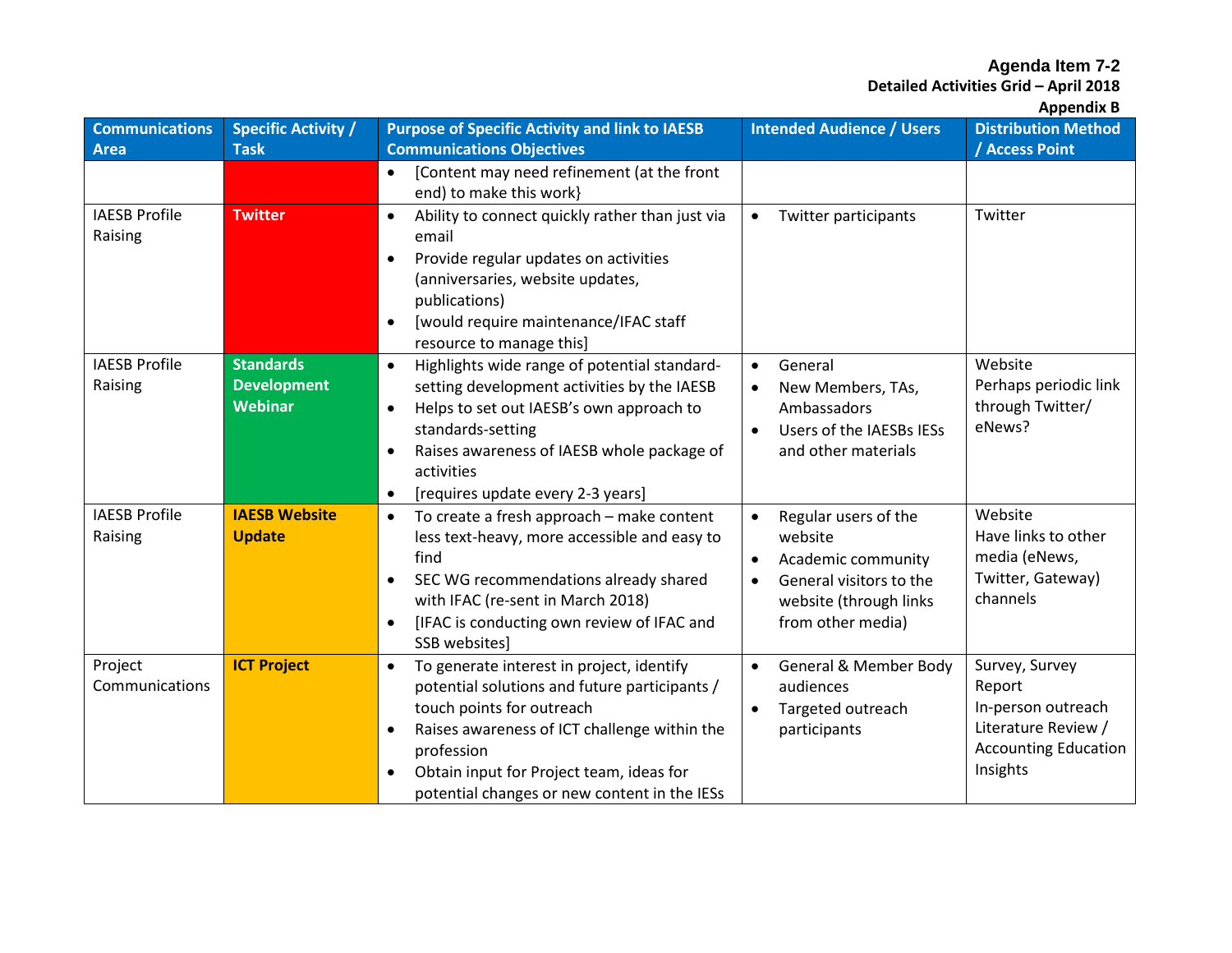**Detailed Activities Grid – April 2018**

| <b>Communications</b><br><b>Area</b> | <b>Specific Activity /</b><br><b>Task</b>                              | <b>Purpose of Specific Activity and link to IAESB</b><br><b>Communications Objectives</b>                                                                                                                                                                | <b>Intended Audience / Users</b>                                                                                                                                           | <b>Distribution Method</b><br><b>Access Point</b>                                |
|--------------------------------------|------------------------------------------------------------------------|----------------------------------------------------------------------------------------------------------------------------------------------------------------------------------------------------------------------------------------------------------|----------------------------------------------------------------------------------------------------------------------------------------------------------------------------|----------------------------------------------------------------------------------|
|                                      |                                                                        | Identify opportunities for implementation<br>$\bullet$<br>support or further guidance                                                                                                                                                                    |                                                                                                                                                                            |                                                                                  |
| Project<br>Communications            | <b>Professional</b><br><b>Skepticism Task</b><br><b>Force</b>          | Raise awareness about importance of<br>$\bullet$<br>professional skepticism within the wider<br>profession<br>Provide information about impact of<br>$\bullet$<br>professional skepticism<br>Advertise links / cooperation with the other<br><b>SSBs</b> | Major constituencies<br>$\bullet$<br>(Academia, Member<br>Bodies, Accounting<br>Firms)<br>General users of IAESB<br>content                                                | Survey<br>Literature Review /<br><b>Accounting Education</b><br>Insights         |
| Project<br>Communications            | <b>Public Sector</b><br>Project                                        | <b>TBD</b><br>$\bullet$                                                                                                                                                                                                                                  | <b>TBD</b><br>$\bullet$                                                                                                                                                    | <b>TBD</b>                                                                       |
| Project<br>Communications            | <b>Target Audience of</b><br>the IESs                                  | TBC - Likely consultation paper - will need<br>$\bullet$<br>Comms/Engagement (TBD) - potential<br>roundtables.                                                                                                                                           | $\bullet$ TBD                                                                                                                                                              | <b>TBD</b>                                                                       |
| Project<br>Communications            | IES 7 - CPD<br><b>Revision</b>                                         | TBC - Likely release of final IES and<br>$\bullet$<br>communications about implementation<br>support materials - will need Comms (TBD)                                                                                                                   | <b>TBD</b><br>$\bullet$                                                                                                                                                    | <b>TBD</b>                                                                       |
| Project<br>Communications            | <b>Post-effective date</b><br>review                                   | <b>TBD</b>                                                                                                                                                                                                                                               | <b>TBD</b><br>$\bullet$                                                                                                                                                    | <b>TBD</b>                                                                       |
| Project<br>Communications            | Link into 2019-<br>2021 Work Plan                                      | TBD - What is planned for the 2019-2021<br>$\bullet$<br><b>Work Plan? What</b><br>communications/engagement is likely to be<br>needed prior to and during that period.                                                                                   | <b>TBD</b><br>$\bullet$                                                                                                                                                    | <b>TBD</b>                                                                       |
| Stakeholder<br><b>Resources</b>      | <b>Accounting</b><br><b>Education</b><br><b>Resources web-</b><br>page | One-stop shop / access point for resources<br>$\bullet$<br>Ability to share research activities conducted<br>$\bullet$<br>by the IAESB with a much wider audience<br>Adds value to the work of the IAESB<br>$\bullet$                                    | Academia<br>$\bullet$<br>Member<br>$\bullet$<br><b>Bodies/Accounting Firms</b><br>Other providers of<br>$\bullet$<br>accounting education<br>General interest<br>$\bullet$ | <b>IAESB</b> website<br>Links / ads through<br>eNews, Twitter,<br>Global Gateway |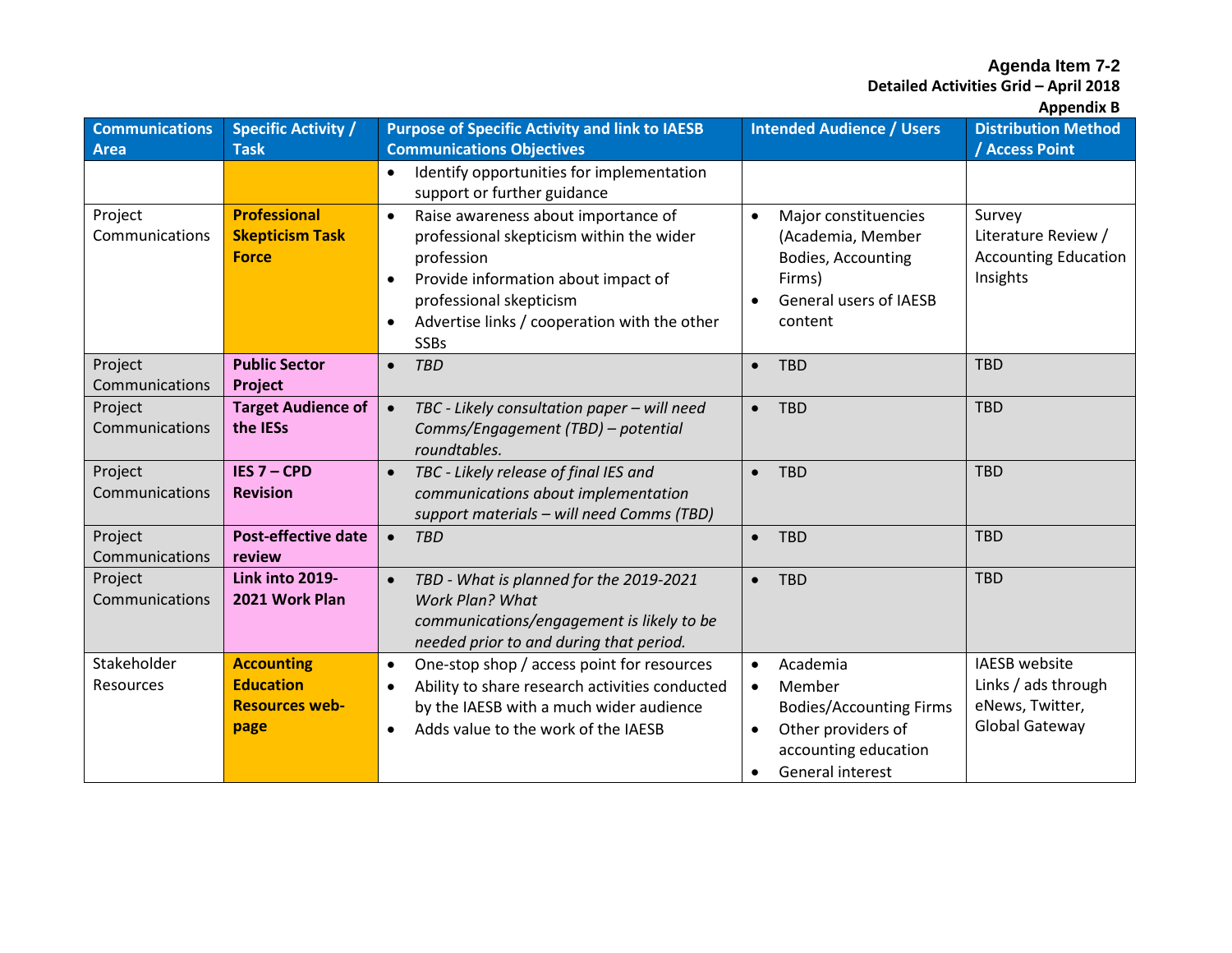**Detailed Activities Grid – April 2018**

| <b>Communications</b>    | <b>Specific Activity /</b>                                     | <b>Purpose of Specific Activity and link to IAESB</b>                                                                                                                                                                                                                                                                                                                                                                                                                                                                                         | <b>Intended Audience / Users</b>                                                                                                                                           | <b>Distribution Method</b>                                                                                                                                                                                                                                            |
|--------------------------|----------------------------------------------------------------|-----------------------------------------------------------------------------------------------------------------------------------------------------------------------------------------------------------------------------------------------------------------------------------------------------------------------------------------------------------------------------------------------------------------------------------------------------------------------------------------------------------------------------------------------|----------------------------------------------------------------------------------------------------------------------------------------------------------------------------|-----------------------------------------------------------------------------------------------------------------------------------------------------------------------------------------------------------------------------------------------------------------------|
| <b>Area</b>              | <b>Task</b>                                                    | <b>Communications Objectives</b>                                                                                                                                                                                                                                                                                                                                                                                                                                                                                                              |                                                                                                                                                                            | / Access Point                                                                                                                                                                                                                                                        |
| Stakeholder<br>Resources | <b>Accounting</b><br><b>Education Insights</b><br>(AEI) series | Provides a deeper-dive exploration of<br>accounting education hot topics<br>Links to specific SWP activities of the IAESB<br>$\bullet$<br>(PS, ICT, others?) - can use this to leverage<br>interest / engagement in specific SWP<br>activities<br>Could be a potential source of accounting<br>$\bullet$<br>education programme resources<br>Breaks down lengthier documents into bite-<br>$\bullet$<br>sized 'series' of content<br>[Distribution via Global Gateway might<br>$\bullet$<br>require small front-end adjustment to<br>content] | Academia<br>$\bullet$<br>Member<br>$\bullet$<br><b>Bodies/Accounting Firms</b><br>Other providers of<br>$\bullet$<br>accounting education<br>General interest<br>$\bullet$ | <b>IAESB</b> website<br>Emails to targets and<br>general audience<br>Ads through Twitter,<br>eNews, Global<br>Gateway<br>Provide in online<br>(tracking) and<br>downloadable<br>formats<br>Library maintained<br>via Accounting<br><b>Education Resources</b><br>page |
| Stakeholder<br>Resources | <b>Personal</b><br><b>Perspectives (PP)</b>                    | Raises profile of the IAESB and IAESB<br>members/TAs<br>Provides vehicle for non-authoritative<br>$\bullet$<br>thought leadership, topical articles that can<br>be linked to specific SWP projects/activities<br>More readable format - easier to digest by<br>$\bullet$<br>non-expert audience                                                                                                                                                                                                                                               | General email recipients<br>$\bullet$<br>Could target content on<br>$\bullet$<br>specific SWP activities to<br>those who have<br>expressed an interest                     | eNews as primary<br>vehicle<br>Library maintained<br>via Accounting<br><b>Education Resources</b><br>page                                                                                                                                                             |
| Stakeholder<br>Resources | <b>Implementation</b><br><b>Support Catalogue</b>              | Ability to remind users of the website about<br>$\bullet$<br>existing or new implementation support<br>content<br>Ability to highlight specific content which<br>links to topic/ IAESB SWP activities                                                                                                                                                                                                                                                                                                                                         | Users of the IAESB<br>$\bullet$<br>website                                                                                                                                 | Accessed via<br><b>Accounting Education</b><br>Resources page                                                                                                                                                                                                         |
| <b>IAESB Resources</b>   | <b>Ambassador</b><br><b>Toolkit</b>                            | Updated IES content / pick and mix content<br>$\bullet$<br>for help when developing presentations for<br>outreach activities<br>Package of IAESB promotional materials                                                                                                                                                                                                                                                                                                                                                                        | Ambassadors, Members<br>$\bullet$<br>or TAs presenting on<br>behalf of the IAESB                                                                                           | Accessed via IFAC<br>staff<br>In the future access<br>through a shared<br>portal?                                                                                                                                                                                     |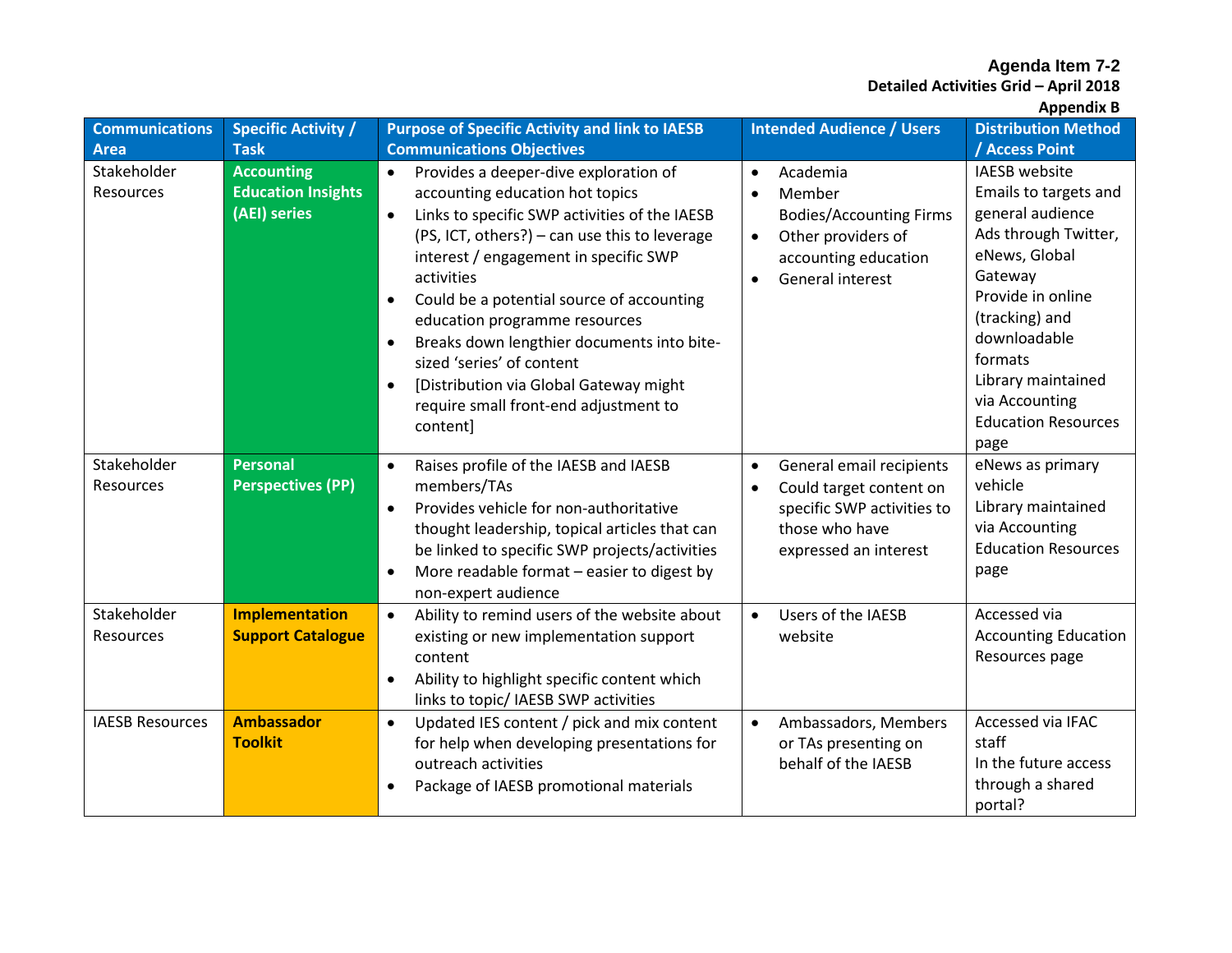**Detailed Activities Grid – April 2018**

| <b>Communications</b>  | <b>Specific Activity /</b>         | <b>Purpose of Specific Activity and link to IAESB</b>                                                                                                                                                                                                                                                                                                                                                                                                                                                                                                                                | <b>Intended Audience / Users</b>                                                                                                                   | <b>Distribution Method</b>   |
|------------------------|------------------------------------|--------------------------------------------------------------------------------------------------------------------------------------------------------------------------------------------------------------------------------------------------------------------------------------------------------------------------------------------------------------------------------------------------------------------------------------------------------------------------------------------------------------------------------------------------------------------------------------|----------------------------------------------------------------------------------------------------------------------------------------------------|------------------------------|
| <b>Area</b>            | <b>Task</b>                        | <b>Communications Objectives</b>                                                                                                                                                                                                                                                                                                                                                                                                                                                                                                                                                     |                                                                                                                                                    | / Access Point               |
| <b>IAESB Resources</b> | <b>Survey Guidance</b>             | Development of guide to creating surveys for<br>use by the Board<br>Enables greater consistency and avoids<br>$\bullet$<br>unintended consequences of poorly worded<br>questions<br>Aids Task Forces/Working Groups in<br>$\bullet$                                                                                                                                                                                                                                                                                                                                                  | <b>Task Force and Working</b><br>$\bullet$<br><b>Group Secretaries</b><br><b>IFAC Staff</b><br>$\bullet$                                           | Globalscape shared<br>portal |
|                        |                                    | consideration of survey content                                                                                                                                                                                                                                                                                                                                                                                                                                                                                                                                                      |                                                                                                                                                    |                              |
| <b>IAESB Resources</b> | <b>Process</b><br><b>Documents</b> | Series of workflow documents which outline<br>$\bullet$<br>the process for development of<br>communications materials<br>[currently includes Personal Perspectives, will<br>$\bullet$<br>be added to with Accounting Education<br>Insights guidance shortly]                                                                                                                                                                                                                                                                                                                         | <b>Creators of IAESB</b><br>$\bullet$<br>content (Members, TAs<br>etc)                                                                             | Globalscape shared<br>portal |
| <b>IAESB Resources</b> | <b>Communications</b><br>Grid      | To enable the IAESB/IFAC Staff to map out<br>$\bullet$<br>planned communications and engagement<br>activities<br>Provides a visual of resources pinch-points<br>$\bullet$<br>Encourage Task Force / Working Group<br>$\bullet$<br>secretaries to share plans to ensure better<br>leverage across projects rather than silo<br>approach to communication<br>Enables more coordinated approach<br>$\bullet$<br>[Relies on active engagement by Task Forces<br>$\bullet$<br>and Working Group Secretaries as well as<br>inclusion of IFAC Staff awareness about<br>engagement requests] | <b>IFAC Staff</b><br>$\bullet$<br><b>IAESB Steering</b><br>$\bullet$<br>Committee<br>Task Force / Working<br>$\bullet$<br><b>Group Secretaries</b> | Globalscape shared<br>portal |
| <b>IAESB Resources</b> | <b>Templates</b>                   | One-stop shop of resources to enable users<br>$\bullet$                                                                                                                                                                                                                                                                                                                                                                                                                                                                                                                              | Task Force / Working<br>$\bullet$                                                                                                                  | Globalscape shared           |
|                        | (Personal                          | to create content                                                                                                                                                                                                                                                                                                                                                                                                                                                                                                                                                                    | <b>Group Secretaries</b>                                                                                                                           | portal                       |
|                        | <b>Perspectives,</b>               | [To include Personal Perspectives,<br>$\bullet$                                                                                                                                                                                                                                                                                                                                                                                                                                                                                                                                      | Creators of content<br>$\bullet$                                                                                                                   |                              |
|                        | <b>Accounting</b>                  | Accounting Education Insights, Surveys, etc.]                                                                                                                                                                                                                                                                                                                                                                                                                                                                                                                                        |                                                                                                                                                    |                              |
|                        | <b>Education Insights)</b>         |                                                                                                                                                                                                                                                                                                                                                                                                                                                                                                                                                                                      |                                                                                                                                                    |                              |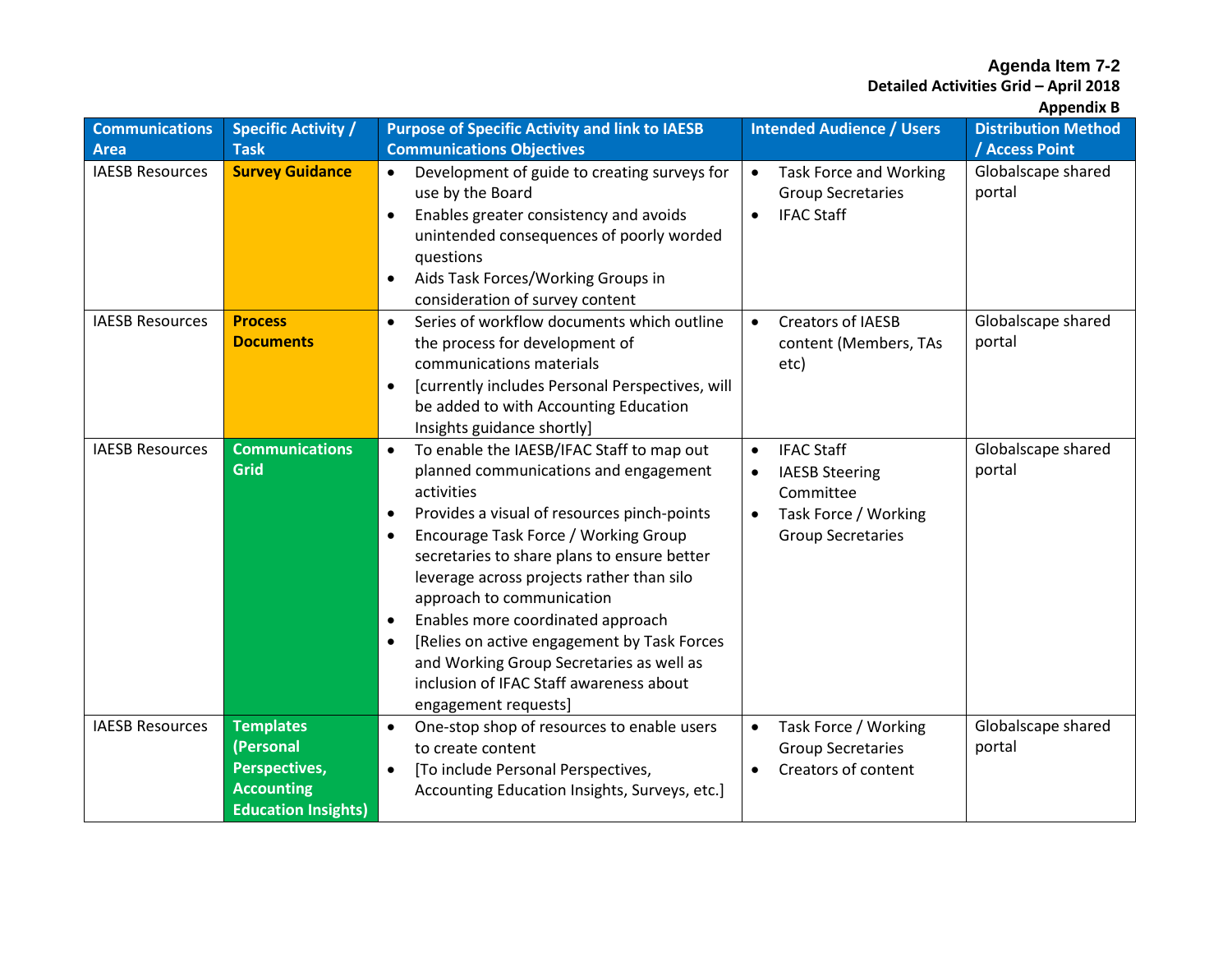**Detailed Activities Grid – April 2018**

| <b>Communications</b>  | <b>Specific Activity /</b>                                     | <b>Purpose of Specific Activity and link to IAESB</b>                                                                                                                                                                                                                                                                                                                                                                                                                                                                                                                                                                                                                         | <b>Intended Audience / Users</b>                                                                                             | <b>Distribution Method</b>                                |
|------------------------|----------------------------------------------------------------|-------------------------------------------------------------------------------------------------------------------------------------------------------------------------------------------------------------------------------------------------------------------------------------------------------------------------------------------------------------------------------------------------------------------------------------------------------------------------------------------------------------------------------------------------------------------------------------------------------------------------------------------------------------------------------|------------------------------------------------------------------------------------------------------------------------------|-----------------------------------------------------------|
| Area                   | <b>Task</b>                                                    | <b>Communications Objectives</b>                                                                                                                                                                                                                                                                                                                                                                                                                                                                                                                                                                                                                                              |                                                                                                                              | / Access Point                                            |
| <b>IAESB Resources</b> | <b>Stakeholder</b><br><b>Database</b>                          | Enable more targeted, personalized<br>engagement and communication with key<br>stakeholders<br>[still in development]<br>$\bullet$                                                                                                                                                                                                                                                                                                                                                                                                                                                                                                                                            | Task Force / Working<br>$\bullet$<br><b>Group Secretaries</b><br><b>IAESB</b><br>$\bullet$<br><b>IFAC Staff</b><br>$\bullet$ | <b>IFAC</b> existing<br>database with<br>improved tagging |
| <b>IAESB Resources</b> | <b>Broadcast of live</b><br><b>Board meetings?</b>             | Linked to initiatives undertaken by other<br>$\bullet$<br>SSBs, provide stakeholders with live video or<br>audio feed of specific IAESB meeting topics<br>Provides opportunity for stakeholders to<br>experience richness of debate<br>More dynamic touchpoint with stakeholders<br>$\bullet$<br>than written summaries<br>May lead to more engagement with the<br><b>Board</b>                                                                                                                                                                                                                                                                                               | Key stakeholders<br>$\bullet$<br>General audience?<br>$\bullet$                                                              | Web link                                                  |
| <b>IAESB Resources</b> | <b>Improve Online</b><br><b>Working of the</b><br><b>IAESB</b> | Enable provision of more online platforms<br>$\bullet$<br>(see earlier) but also change the way we<br>work to be less labor-intensive<br>Avoids multiple emails of documents,<br>$\circ$<br>unnecessary updates to working docs<br>One-stop area for users to access<br>$\circ$<br>Supports work of Secretaries and<br>$\circ$<br>Task Force / WG Chairs<br>Enables access to shared<br>$\circ$<br>communications resources (i.e.<br>Comms Grid) for updates by<br>Secretaries<br>Safeguards content in one known<br>O<br>place<br>Less reliant on private or employer-<br>$\circ$<br>sponsored email distribution (which<br>could bring with it liability<br>considerations) | Task Force / Working<br>$\bullet$<br>Group Chairs and<br>Secretaries<br><b>IFAC Staff</b><br>$\bullet$                       | Globalscape shared<br>portal                              |